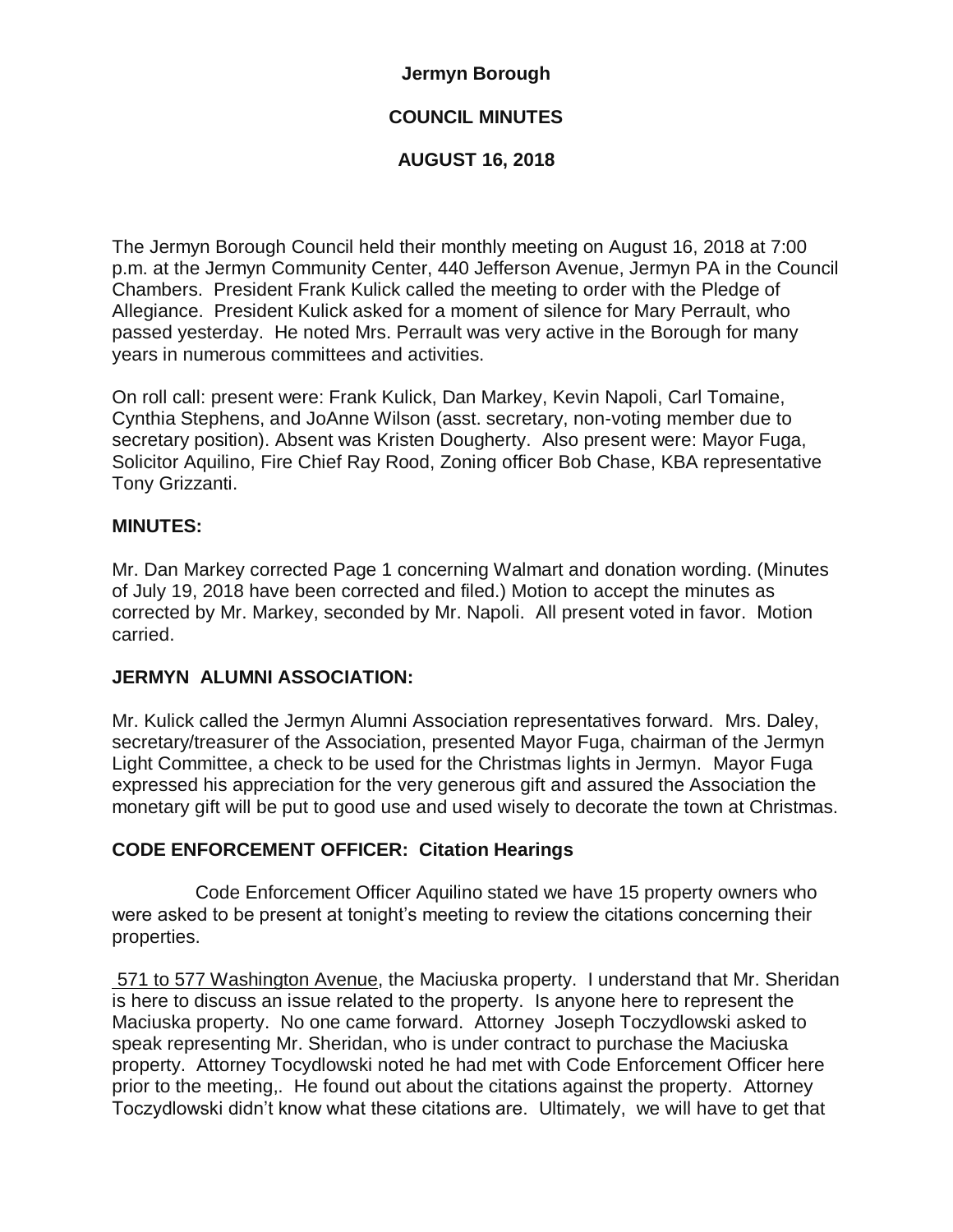information. Mr. Sheridan is a resident and has purchased other properties and rehabbed them. However, the issue is that the property lacks off street property. We have to follow the zoning codes. His intention at this point is to use one unit for a small hair and nail saloon, and another for a small taxidermy shop, and remaining 2 units for resident apartments. The type of businesses are allowed in the C-1 classification. We are looking at the parking for C1 zone 3 parking spaces for each. We will need a variance through the Zoning Hearing Board. He has good intentions for the properties and will get the property back to one that the borough can be proud of. I am willing to work with the Borough, Mr. Sheridan, Code Enforcement officer, and Zoning. Mr. Sheridan has good intentions of establishing businesses on main street and upkeeping the property.

The Enforcement Officer thanked him for his input. He stated the citations are for the street level property . I assume he, Mr. Sherdian, is buying 571 to 577 property, one building. After purchase and rehab, he will have to apply for rental unit permits for the property. Then they will be inspected and the issues with the former owner will be handled at that time of inspection.

Mr. Chase, zoning officer, stated he spoke with Mr. Sheridan concerning standard issues in zoning. The business has been closed for more than a year. No one wants to see vacant businesses in Jermyn, but basically we can work with him. We spoke about parking. The required spaces would be 7 spaces. Code reads 2 spaces for each apartment and then I am not sure if you were thinking of 1 or 2 businesses. I do know there was a problem with the occupancy of street level apartment. We can come to some kind of an agreement. We have issues that we have to sit down and discuss. Mr. Chase noted, if you put in 7 spaces, would we have an issue with impervious ground causing water problems. Enforcement officer stated, Mr. Sheridan and his attorney should stay in contact with Mr. Chase and himself about the rental properties and anything related to progress. I will put this hold. Attorney Toczydlowski stated we will keep communication lines open with the Code Enforcement officer and Mr. Chase, and see the property is put to its best use to benefit the neighbors and community.

525 Jefferson Avenue – Vasilios and Stephanie Syndetos property owners. The concrete wall that was removed and it is growing 10 feet tall knotweed and it is unsightly but it is harboring inspects and animals that are digging under the neighbors fence. We are asking that you get the weeds cut down and remove the rubble. Mr. Syndetos has asked for an estimate to remove it. He indicated that it was there before I moved there, so why wasn't the previous owner asked to remove it. I was hired in February, I am not responsible for anything before February. the Borough Council has enlisted me to enforce. With the intent to require to review the Borough Code, that is why I am not suggesting prior council or code enforcement officer did anything inappropriate I am following the code. What about the road behind my property that keeps flooding and keeps flooding my yard and neighbors. I do not have the authority but during public commit you can discuss that issue. Mr. Syndetos stated, I will have it done before the end of next week. Keep me informed as to when it is done.

536 Washington Ave fire damaged property – Mr. Rood stated he knows the guy who owes it; maybe I can help with the issue or get an answer. Code Enforcement Officer, I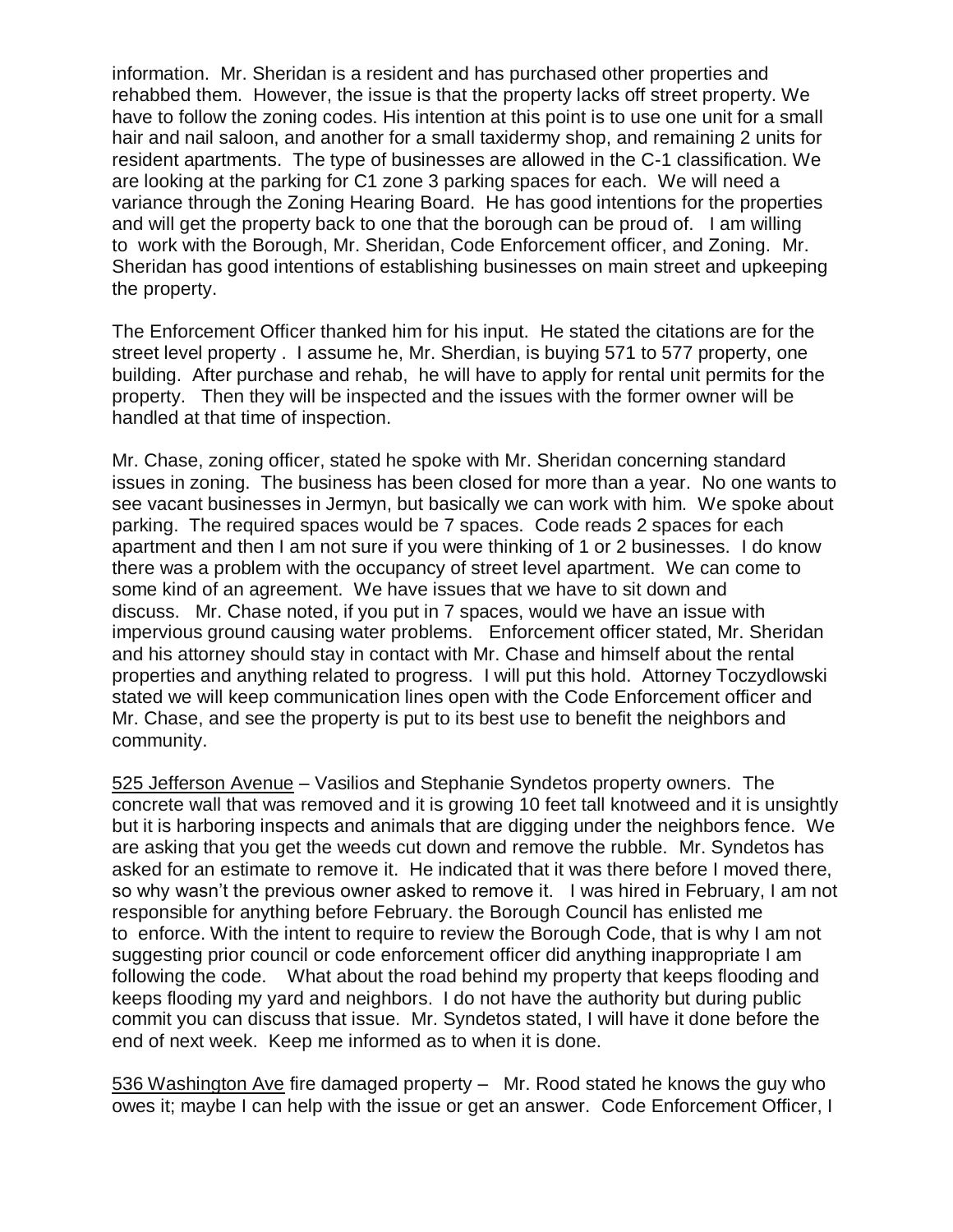have had some minimal contact with respect to this one. So it will go in the public record, the properties that were selected for code enforcement during the second round are properties where specific complaints, not anonymous ones were made. They were somewhat of an issue and were investigated. Anything were a police officer or fireman could be injured in the dark on a property. I think, that this is the property that has a half of a deck on the back, and 536 or 542 where there is no decking, it goes down to a concrete floor; and if a policeman were investigating in that area, they would fall 8 to 10 feet to the concrete. These are main issues.

Mr. Rood asked, "did you send him anything?" Officer Aquilino stated, "Yes, that is how he got on the list for tonight". Mr. Rood stated He usually contacts me. I will contact him again. 536 Washington was contacted about 2 to 3 weeks ago. Mr. Rood will contact him again. He indicated, he did one drawing to tear down the building, and then, he decided to put in cubicles pre-manufactured. Now, the last time, he was going to repair it. I think, the repair is going to be done in the fall or in the winter. His workers can then stay in town. I will inform him to contact you. Officer Aquilino, stated some of these properties have been in a static condition for a while, but it would be nice to hear a plan. For the record, the owner's name is Mr. Peter Glass.

542 Washington Avenue – Code enforcement officer spoke to the owner, Vitucci family . They have some long term plans to discuss. We will be working with the direction of council to give her a specific time frame for that building.

708 Madison Avenue – No one came forward. Officer Aquilino noted, this one will be sent to the magistrate.

517 Madison Avenue – He noted that the property is collecting 30 some tires on the side of the house. It will be sent to the district justice.

512 Madison Avenue – He noted junk and tires being collected on property. It will also be sent to the magistrate.

122 Bacon Street -No came forward. No means of front porch or back porch, no means of entry/exit. This will be sent to the magistrate.

121 Bacon Street – Young's property. Mr. Chase stated, he was contacted by Mr. Young to help him place a railing on the raised pool decking. I told him I would help him, due to his health condition. Code Officer would it be less than 60 days? Mr. Chase stated yes and probably less than 60 days. It is my time frame. Code Officer noted, it is only the one item to be done.

330 McKinley Avenue – No came forward. There is a collapsing shed. No response to notice. It will go to the district magistrate.

20 Evergreen Drive – Benitz property. No response. He needs more information on this property. Whether or not it is abandoned. It could be in Archbald. A comment was made that they may be in Archbald. The father's home is in Jermyn. The Benitz (son) home in back is in Archbald. Officer Aquilino will have to look into this further. Action will be postponed for 30 days.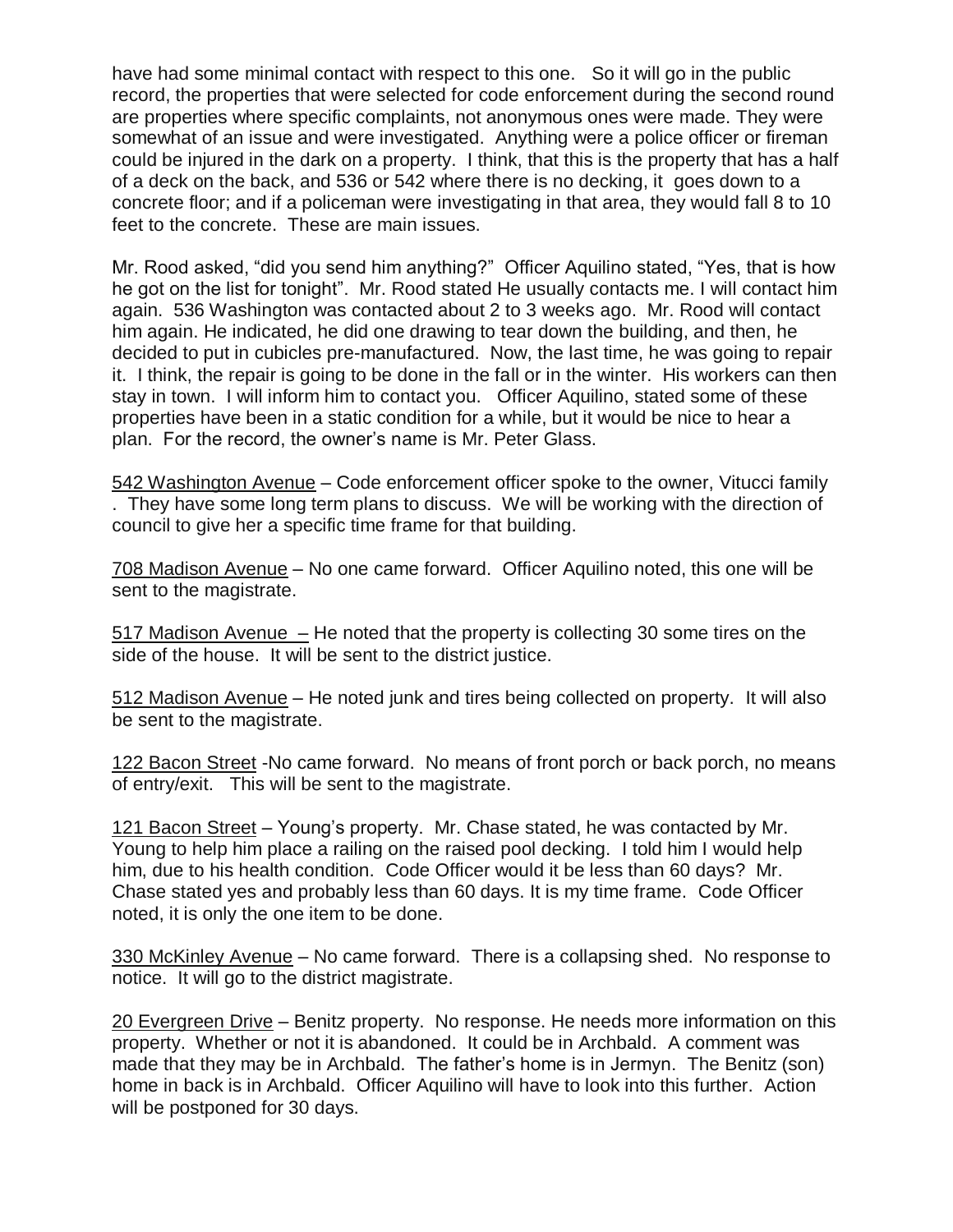419 Jefferson Avenue – Collapsed fencing. No one came forward. Communication was made and promises made. I will give them a few more weeks for compliance.

311 Bacon Street – No one came forward. Mr. Markey stated he had a message from him. He needs 15 more days. Code Officer 15 days it is.

646 Madison Avenue – A neighbor came forward. Code Enforcement Officer stated, unfortunately the house was sold. The neighbor stated, it is not sold yet, it is still pending. Officer Aquilino noted, he will reach out to the current owner again, and hope this does not hold up the sale. The pine trees are unkept and are splitting off branches and needles. If they crack off, it will go through my house, the neighbor indicated. Code Officer stated it will be taken care of either by current owner or new owner.

32 Old Mill Road – Neighbors are present. Mary Ann Bachak owner came forward. I received a letter concerning trees that are on the property line that are in violation that are dying. Code Officer stated that they are one wind storm away from causing a big problem. Mrs. Bachak stated she is receiving only social security and the trees will cost a lot, which I cannot afford. Three or hour trees, I contacted Titan Tree twice and asked to leave a message and I could not leave a message it was full. My cousin said he would do it for me, but I never saw him again. I also called JC tree in Mount Cobb and I called him twice and he said he would come tomorrow to look at them. He has a cherry picker to use. Code Officer asked she would let him know what happens. She would like to know if anyone has a recommendation. Code Officer has one and when we talk on Monday I will give it to you. It is not someone the borough recommends. The letter is addressed to my deceased husband and myself and on likewise on the second page. Code Officer stated he will take care of the error in address stated on the letter of 34 Old Mill Road. Mrs. Bachak would like to know the time frame. Code Officer stated, when he talks to you on Monday, we will discuss it then.

## **CORRESPONDENCE:**

None.

## **PUBLIC COMMENT:**

Kaitlyn English from Lackawanna County listed the following activities and events:

Lackawanna County Senior Health Fair to be held on September 14<sup>th</sup> at PNC field from 10 am to 1 pm. Flu Shots Refreshments, activities, drug takeback and health screenings.

Prescription Drug Take-Back Program Listing will be posted in the Jermyn Borough building and for more information visit [www.ddap.pa.gov.](http://www.ddap.pa.gov/)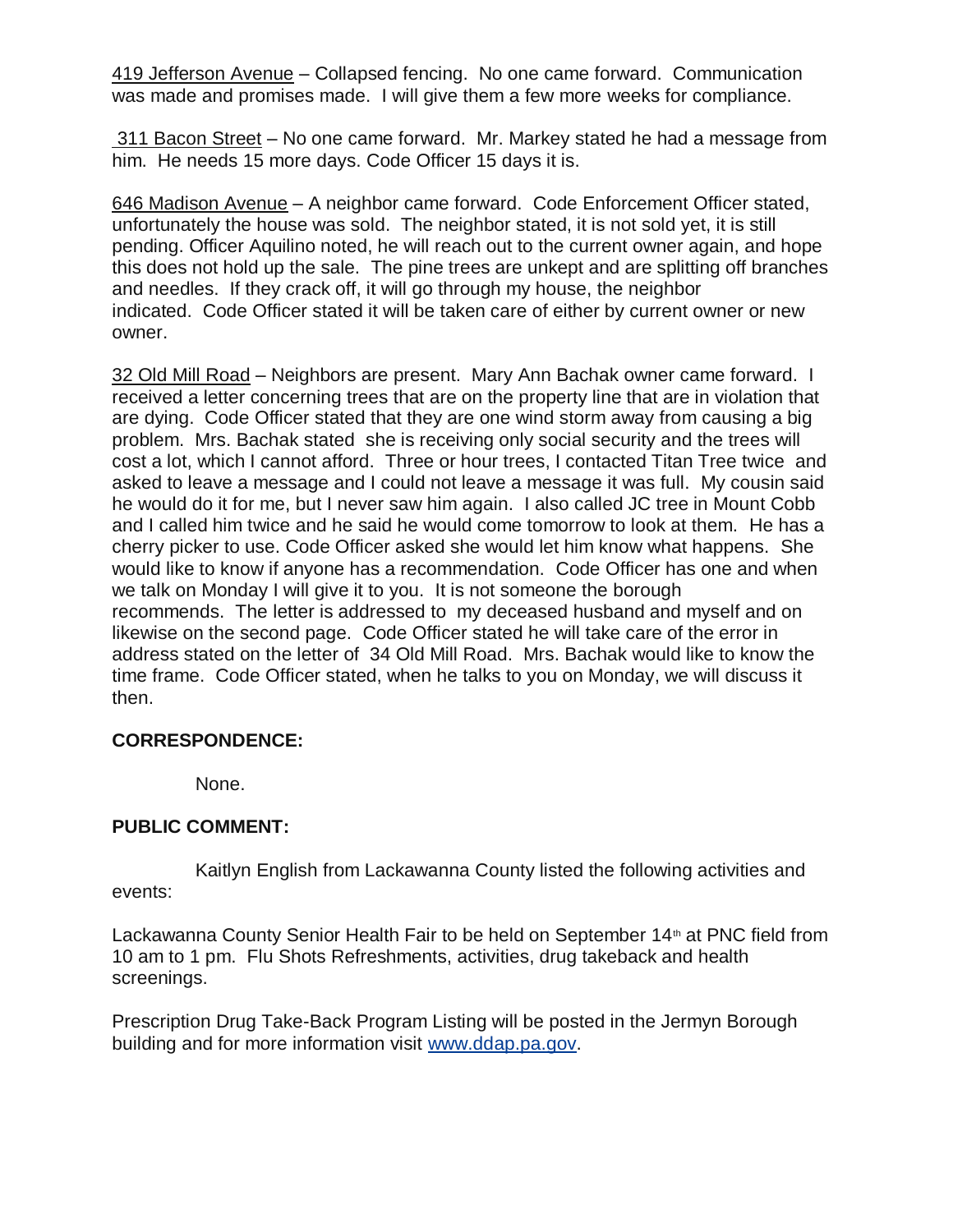Lackawanna heritage Valley are announcing the start of another round of partnership grants. The deadline to submit is September  $7<sup>th</sup>$  at noon. For more information [heritage@lhva.org.](mailto:heritage@lhva.org)

Gypsy Moth Suppression program public request for treatment contact the County's gypsy moth program coordinator Mike Chisdock at 570-963-6850.

Strength Training classes offered by Penn State Extension to register or for more information call 1-877-345-0691 or [http://extension.psu.ed/lackawanna/events.](http://extension.psu.ed/lackawanna/events) Deadline is August 27<sup>th</sup>.

Remembering Our Fallen National Memorial to be held on September 7 to the 11<sup>th</sup> at McDade Park, Scranton. Viewing hours are dawn until dusk Opening ceremony will be Saturday, September 8<sup>th</sup> at 2:00 p.m. For more information contact 570-262-3572, Gold Star Sibling Kendra Lynn

Mr. Carmen Carachilo, regarding his rental property of 411-413 (3 unit property) Rushbrook Street, he has a problem after the last heavy rains. In 2013 he lost land on his property about 10 feet x 30 feet, currently he was told he may lose approximately another 10 feet x 30 feet. He has a fence up and will have to put up a second fence due to the cracked ground and erosion. He is fearful of the safety of one of his tenants who have children. The borough engineer has come a few times and today came and was told by one of my tenants, it might be wise to move items stored under his porch area. He wishes that the Borough engineer would speak to this condition and what can be done.

Mr. Kulick acknowledged the representative from KBA, borough engineer, Mr. Tony Grizzanti. Mr. Grizzanti stated that Mr. Kutch had looked at the concrete barriers and baskets that was previously placed, and there could be a problem with the soil in the area. Mr. Kutch submitted a letter as to his findings, etc. Solicitor asked what is the basis of the borough being responsible for this property. Mr. Carachilo feels the creek water is washing away the soil. The solicitor noted it is private property and is not subject to any municipal program or easement, or anything like that, it would not be the borough's problem. The question is, if you or the borough is not going to do anything, I will have to place the second fence for safety of my tenants. What is going on with the Rushbrook Creek project? I am losing property and it is becoming a safety problem.

Mr. Kulick has stated tentative start date now is 2022. We have done everything we can and tried to push this project forward. We are disappointed too. Mr. Carachilo stated at the corner of Lincoln and Rushbrook Street, when the flood of 2003 occurred, they placed a block stone wall to secure his property. Why did they not continue to my property? It is someone's responsibility to secure my property from the Creek water. The reason they did that the foundation of the house was undermined and they placed the blocks and back-filled, and it was the flood monies at that time.

Mr. Grizzanti noted in Mr. Kutch's letter, he indicated he will return to reassess the area/property again. He will then report to the Council his opinion as to his findings and then the Council will take it under consideration. Mr. Grizzanti suggested Mr. Carachilo put up the fence and not wait. Mr. Carachilo will place the fence for safety.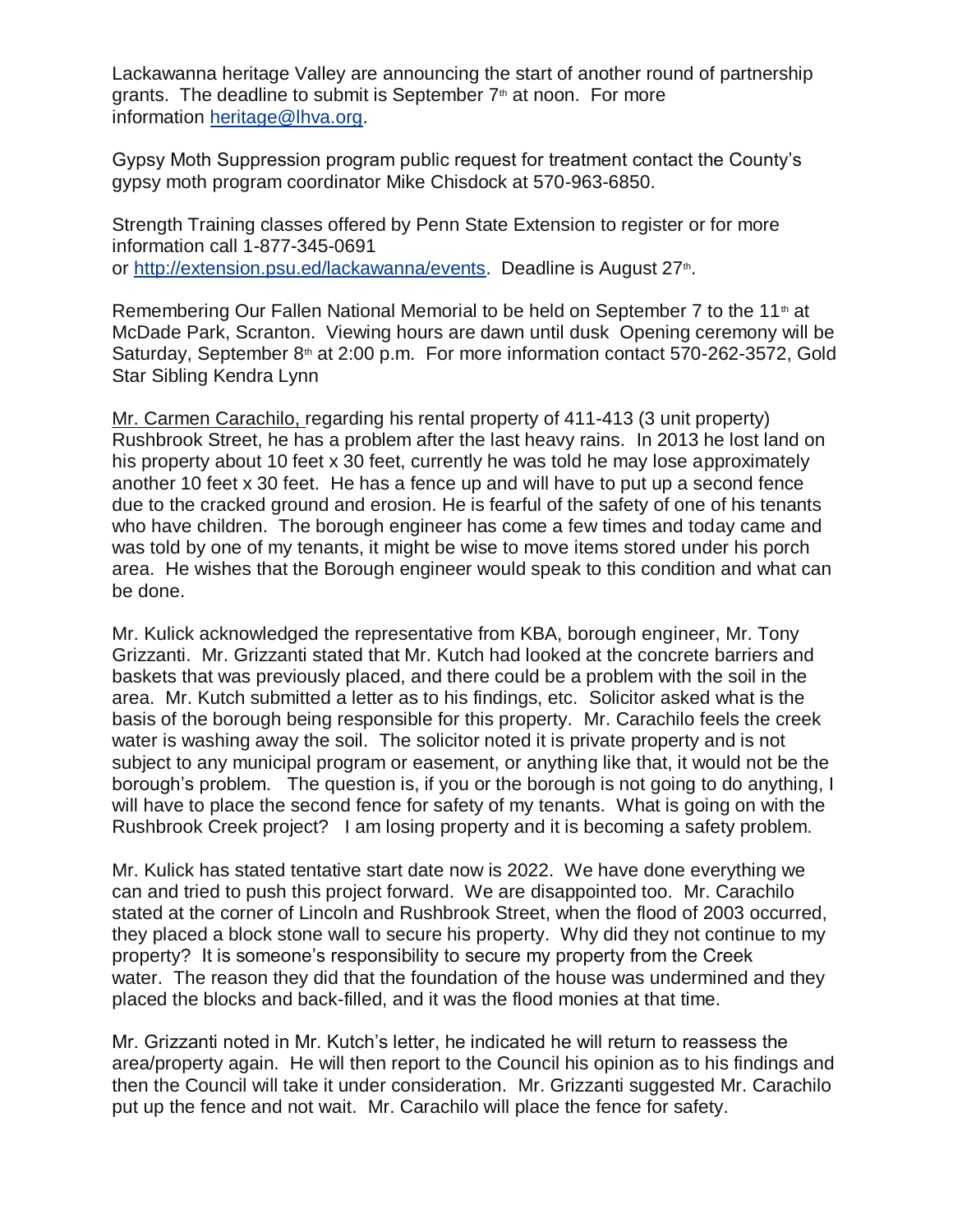Mr. Peter Smith one of the tenants who live at 413 Rushbrook Street. I was there when they inspected the area, the land is breaking away and sliding into the creek. You could see the creaks and it has sunk more since Mr. Kutch has been there. We have lived there for 18 years. The Creek project has been going on for some 15 years now. I have sent letters to Bob Casey and Joh Blake and spoke to his office this morning. I asked for emergency monies to shore-up this property up. The government who started this project should finish it. I have sent letters and phone calls to our Senators and Representatives. Senator Blake gave me a name of Mr. Haun in the County and he stated to go through the county for emergency services monies. Council questioned, who was there today stating to move items out from under the porch? Mr. Carachilo and Mr. Smith were not present. They were told by the neighbor's wife what was stated. Council stated no one from the Borough was there today and Mr. Grizzanti stated Mr. Kutch was not there nor he. He does not think it was anyone from KBA.

Mr. Robert Chase of the Artisan Fire Company. He would like to invite everyone to the 88<sup>th</sup> Annual Volunteer Firemen's Federation Convention to be held in Jermyn on September  $14<sup>th</sup>$  and September  $15<sup>th</sup>$ . Memorial Service will be held at the UMC church on Washington Avenue Saturday morning and the parade will start at 2:00 pm. They have arranged for food vendors, beverages and live music on the Artisan Fire company grounds on Maple Street. The public is invited.

## **TREASURER'S REPORT**:

Mrs. Wilson gave the following report:

General Fund – \$31,310.04, Paving -\$398.41, Liquid Fuels interest -\$69,271.69, Checking Refuse-\$89,005.04, checking Liquid Fuels-\$25.54, Checking Recycling- \$7,546.69, Checking DARE-\$28.10, Checking Holiday Light-\$1,348.85, Checking Recreation-\$7,455.22, Capital Reserve-\$59,441.73, Investments—- General Fund- \$1.39, Recycling-\$1.33, Refuse-\$2,493.32, Dept. of Hwy-\$43,994.79, Paving Fund- \$11.43, Prepaid Expenses-Other \$1,900.00, Total Current Assets \$314.233.57

At this time, Mr. Markey asked if she has submitted the paper work for the truck? She noted, she has the bills. She is looking for the grant for information. She needs to know if there is more paper work needed, signatures, etc. and to whom all of the final paper work is to be sent for final reimbursement. As soon as she finds the information either on computer or in the files, it will be immediately forward to the proper department/person. Mrs. Wilson noted the USDA concerning the loan, she called Chuck today regarding what is outstanding and she has not heard from him. She asked if the profit and loss statement she gave Mr. Markey for Chuck was what he wanted. Mr. Markey has not spoken to him. Mrs. Wilson will help with other items needed.

Total Liabilities is \$1,710.91, Total Liabilities & Capital is \$314.233.57. Mr. Garvey prepared this Treasurer's Report. The borough has approximately \$100,000.00 profit. Not counting the Principal on the loan and truck.

Motion made by Mr. Markey, seconded by Mrs. Stephens to accept the Treasurer's Report and Bill Payable as presented. All present voted in favor. Motion carried.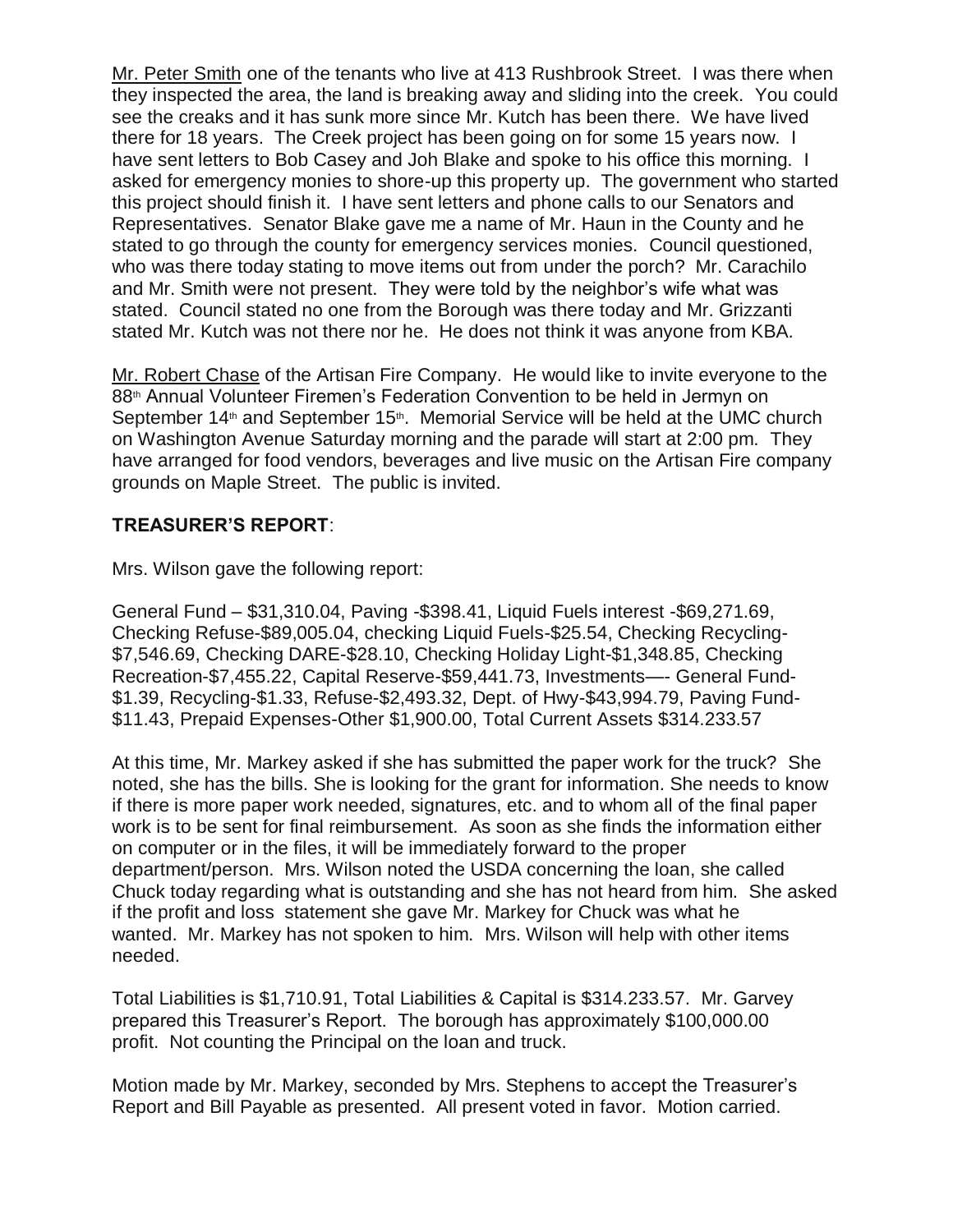### **SECRETARY'S REPORT:**

Mrs. Wilson has had a meeting with Mr. Garvey concerning the exit review of accounts. He is processing his findings. I am assuming all is in order. Exit review will be available for the September meeting. Mr. Garvey is more than happy to assist in training the new secretary/treasurer in accounting practices. Mr. Garvey suggested that the borough's IT install the Sage Accounting program on Computer #2, so that all computers have the ability to have 2 people working on the accounting, etc. It would make it much easier also for auditing and assisting. FNB Bank representatives visited and are available for advising the new hire.

Meeting with EMC representative (insurance provider), Mr. Ken M. Shankle, GSP, on review of last year's questions and the status of them being implemented. It was concerning the Borough's vehicles and drivers, and the 2 fire companies and their drivers, etc. Spoke to DGK and they stated they have the list. In a few weeks, the list will be sent to us and we will then have to update it. We have already started the updating. Called Mr. Shankle and informed him that the DGK has them on file and if there are any questions to forward his concerns to them.

We have received 8 requests for Rapid Cast, and many calls for brush and tree pickups; permits for zoning and construction. Calls received for trash pick-up mattresses, etc. and requests for bins. County Waste has been very cooperative.

Working on closing out grant for truck and the USDA Loan. The usual day to day activities, payment of bills and deposits, filing, and any other office related tasks have been completed.

Mr. Markey asked that Mr. Moros be contacted and asked to comply with Mr. Garvey's request. Mr. Markey also asked that the all in one be installed for all computers and the large copier. Mrs. Wilson stated, that Mr. Garvey would like excel be installed. Mrs. Wilson noted we have excel, etc. in office, but not in the accounting area. It would be very helpful in the accounting and auditing. Mr. Kulick would like all the office equipment be updated.

## **CODE ENFORCEMENT OFFICER: Citation Hearing**

Mr. Kulick acknowledge Mrs. Vitucci of 542 Washington Avenue. Mrs. Vitucci is responding to the letter received from the Code Enforcement officer. She will respond to what she can, because she has not had the time to work everything out. All the windows will be replaced by the end of September. She realizes the letter wants them boarded up. She spoke to the Code Enforcement officer, he noted as long as the windows are glass, that would be acceptable. On the back decking we got a quote to take it down and fill in the hole and put in cider blocks. It was an addition and when they built it, they made holes for doorways in the foundation, so we now have to re-cider block that area. We got a quote for \$10,000.00. Unfortunately, I do not have \$10,000.00. This is a project that has to wait for funds. We are looking at probably from 12 to 18 months. Code enforcement officer here is my concern with that. The windows are one thing, but if the fire department has to respond to that home, there is a safety issue. If fire and police departments respond or to one of the neighboring homes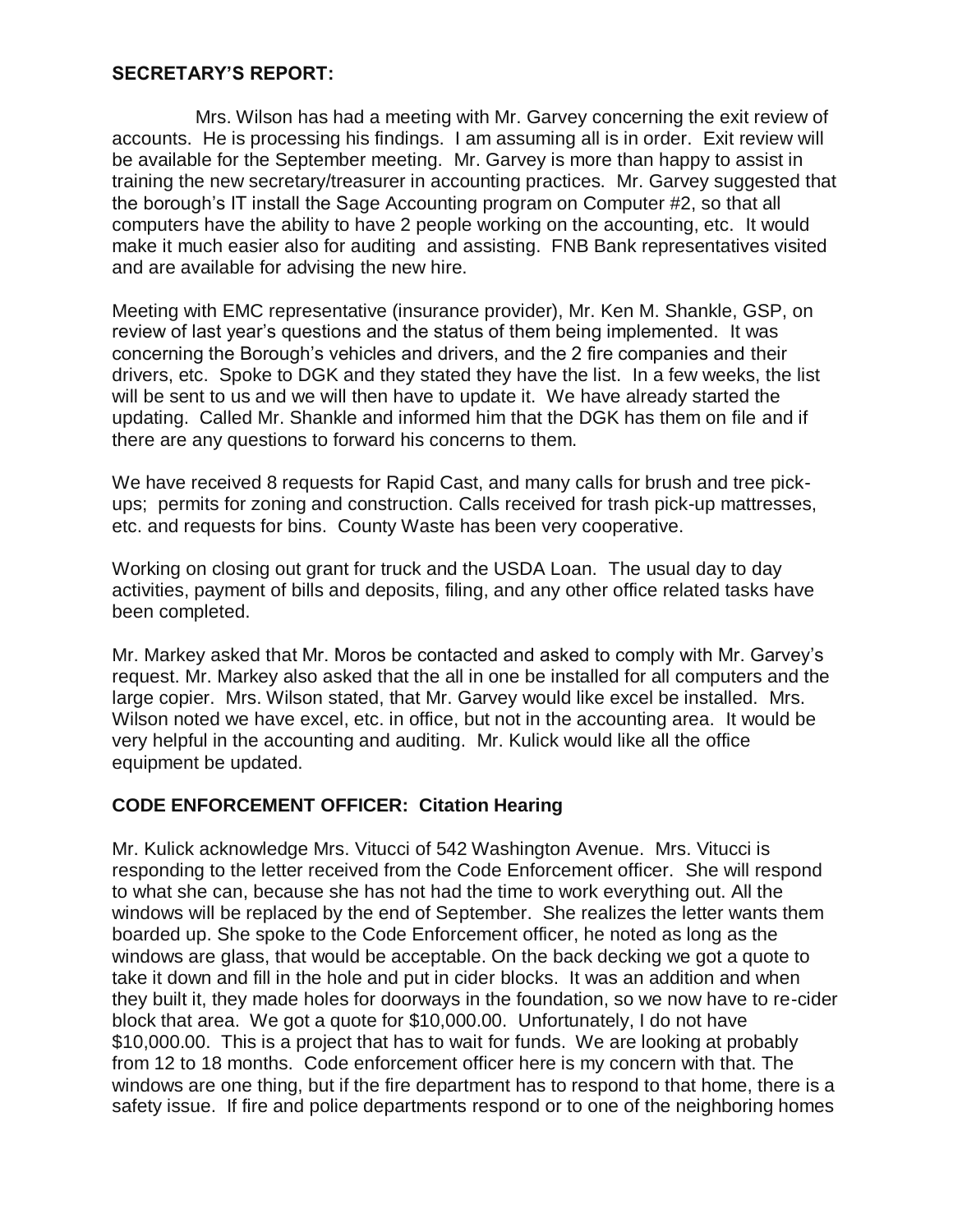and are going through that back yard, someone could be seriously injured, paralyzed, or killed. Something has to be done to ensue that does not happen. She indicated there is no power or gas, all meters have been pulled. Mr. Rood asked if there is a light in your backyard; she indicated yes. Code Officer stated install a fencing to secure the area and make it visible at night. Code Officer asked what are the future plans. She stated the building is structural sound and she would like to remove the back addition, fill it in and plant grass. The front little addition remove it and then either extend the porch or make a grass area. Finally, paint and maintain it. We would like to install all the utilities and put an office in there, and maybe make it a place for our mothers who are getting older. Code officer asked when they bought the building? She indicated October, 2017. Our original intent was to do something with making it functional, so let's buy it and do it. Code Officer wants the fence up within a reasonable time. She indicated 3 to 4 weeks. With power to garage, he wants led lighting that is triggered by movement, so if responders are there, it light up the area for their safety. Please keep in contact with me. Mrs. Vitucci agreed.

# **POLICE CHIEF REPORT:**

Chief Arthur distributed his monthly police report on all activities within the police department. He stated they have had an audit by the Pa Commission of Criminal Juvenile Delinquency. They look into our policies and how we hold and deal with the juveniles and our reporting. It is a Federal and State reporting system on how you handle them. We had no violations. We had 2 police officers training by JTex. It is a PA justice network. It allows us to run sensitive information for ongoing investigations. We arrested two juveniles for burglary and several arrests for drugs, etc.

# **FIRE CHIEF REPORT:**

Chief Rood indicated the fire companies had their problems with flooding. We had a Creek watch. A big concern of mine for the record; if you go up and down Rushbrook, we usually look at Lincoln Avenue bridge and we have markings on the opposite side of the bridge south. They are hard to see. The brush is getting terrible. Hopefully, we can do something. Madison Avenue, Jefferson Avenue looking up river, and at Lincoln, I try to look and see how bad things are, and you cannot see. I have a concern with the trees that came down, and from my understanding, that is the problem with the Windsor Inn because it is in his property. In that area, If that one tree comes down, it will land on Brenzel's building. I know it is not the boroughs problem, but it should be taken care of. Next coming week, the State will be auditing the firemen's refunds. When we get the report back it will be shared with the council.

Mr. Markey stated the DPW clears the brush once a year. When the river goes down, the DPW and part-timers will have the river brush cleared. Wayne's parking lot was cleared along the Creek. Mr. Chase stated that the sign company, La-Mar, cleared their area and kept going along the river. They did a good job.

Chief Rood noted the Crystal Fire Company is holding their Chicken BarBQ this coming Sunday. Tickets are available.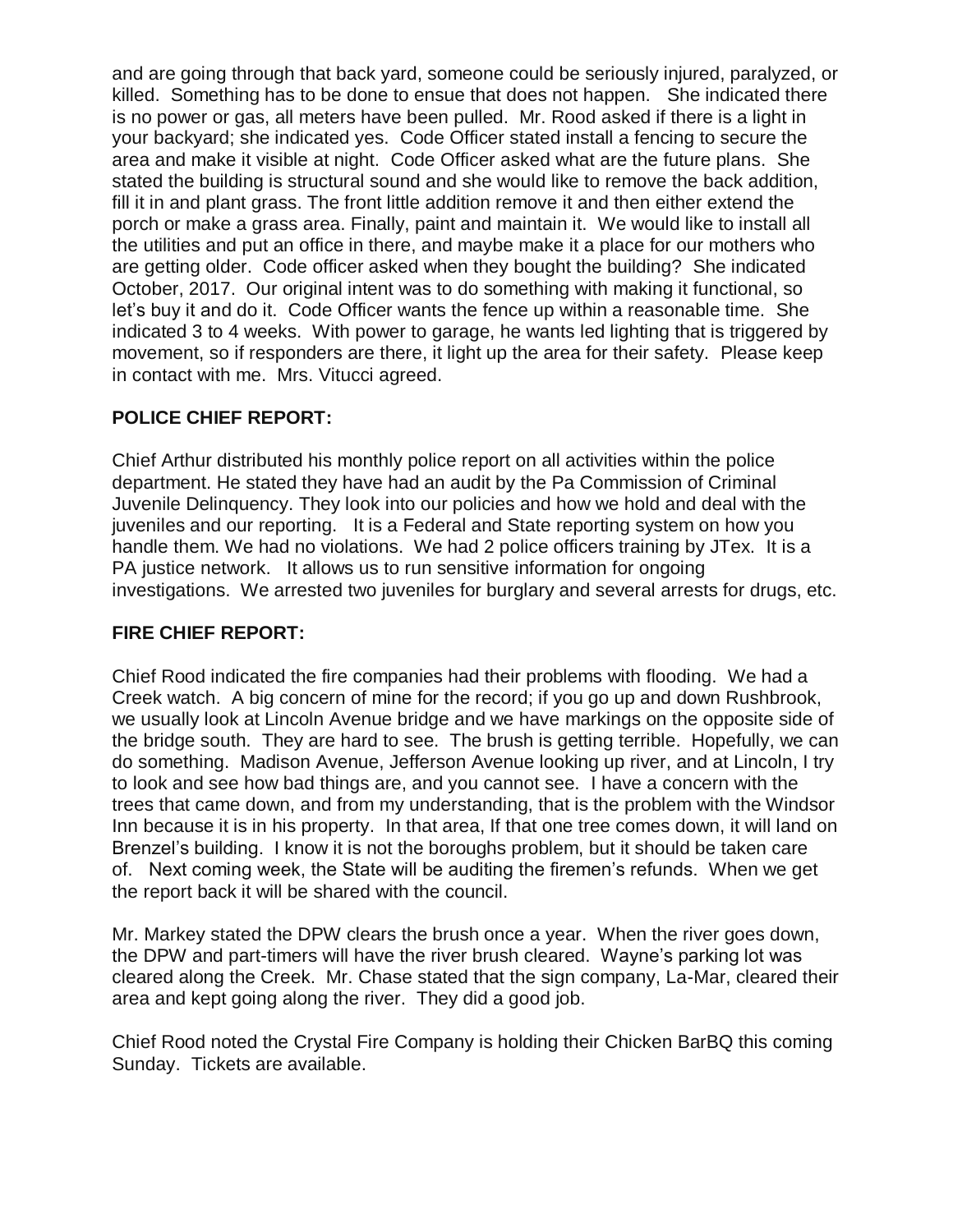Mr. Kulick would like to commend both fire companies, during the potential flooding. I witnessed the cooperation between the two units and it was terrific and how they handled the situation and the residents. Thank you for all your work.

## **ZONING OFFICER REPORT:**

Zoning officer Chase noted, as stated by Mrs. Wilson, he had several permits and he has one that has some dimensions missing, but I'll contact them. We have had fences, sheds, etc. I had gone with Officer Russo to 119 Franklin on August  $8<sup>th</sup>$  and knocked on the door for about 40 minutes and left the letter in the door. I came back and the letter was gone. Basically, it stated you have 10 days to respond. I have sent registered and regular letters. All unclaimed Mr. Markey stated the owner is Fredrick Witman Jr. The shed is to close to the property line and sidewalk and I have tried to nice. He asked, why did you wait to tell me after I moved it. I told him I didn't know you were going to move it. . Code enforcement Officer will handled it from here.

## **ENGINEER REPORT:**

Mr. Grizzanti stated most of his report will be questions to council on on-going projects. I heard JoAnne mentioned something about the DPW garage. We have something for the site, HVAC and plumbing is done. What is the schedule and about the USDA loan. Mr. Markey stated, as far as everything stands right now, we have everything we asked from KBA. Thank you for the site plans, and etc. We are still working on the USDA application. Chuck gave us a list of some items we need and our lines of communication were interrupted by vacations and illness. We will let KBA know when we are ready to move forward.

The other item, JoAnne and I discussed it and we decided we would ask about it tonight, we received money for the sewers down in the Woodlands area. The first thing is that you are going to do is video where are the worst spots to spend that initial monies. It will be soon November, if you are going to do something that would be a survey. We should schedule the surveyors after videoing and know the spots we are going to do. Then work on it during the winter months. In spring we can be ready to go with the project. Mayor Fuga stated the gentleman, that is going to camera it, will be doing it in about 1 or2 week.

Updating, you have money from the Lackawanna County ComD on drainage project on Delaware Street. This is going through the environmental process, because the end of project hits the underpass, making it slightly in the flood plane. So they have to do the environmental resource study. They should be ready in the spring . We will survey and design it after the study. This project will probably sit until next spring.

Mr. Rood asked about the underpass flooding. The underpass is not in this project. They are working on Delaware Street. Mayor Fuga stated that most of the water is coming from Bonnie Drive. It looks like a river when it rains hard. That is the biggest problem and Mr. Grizzanti agrees. The underpass drain cannot handle all the water going into that drain. Mr. Rood asked, Is there a place that you could put a holding pond. Mayor stated there is a spot, but it is not our land, nor the Pallet Company's land. The area is Bardane's property.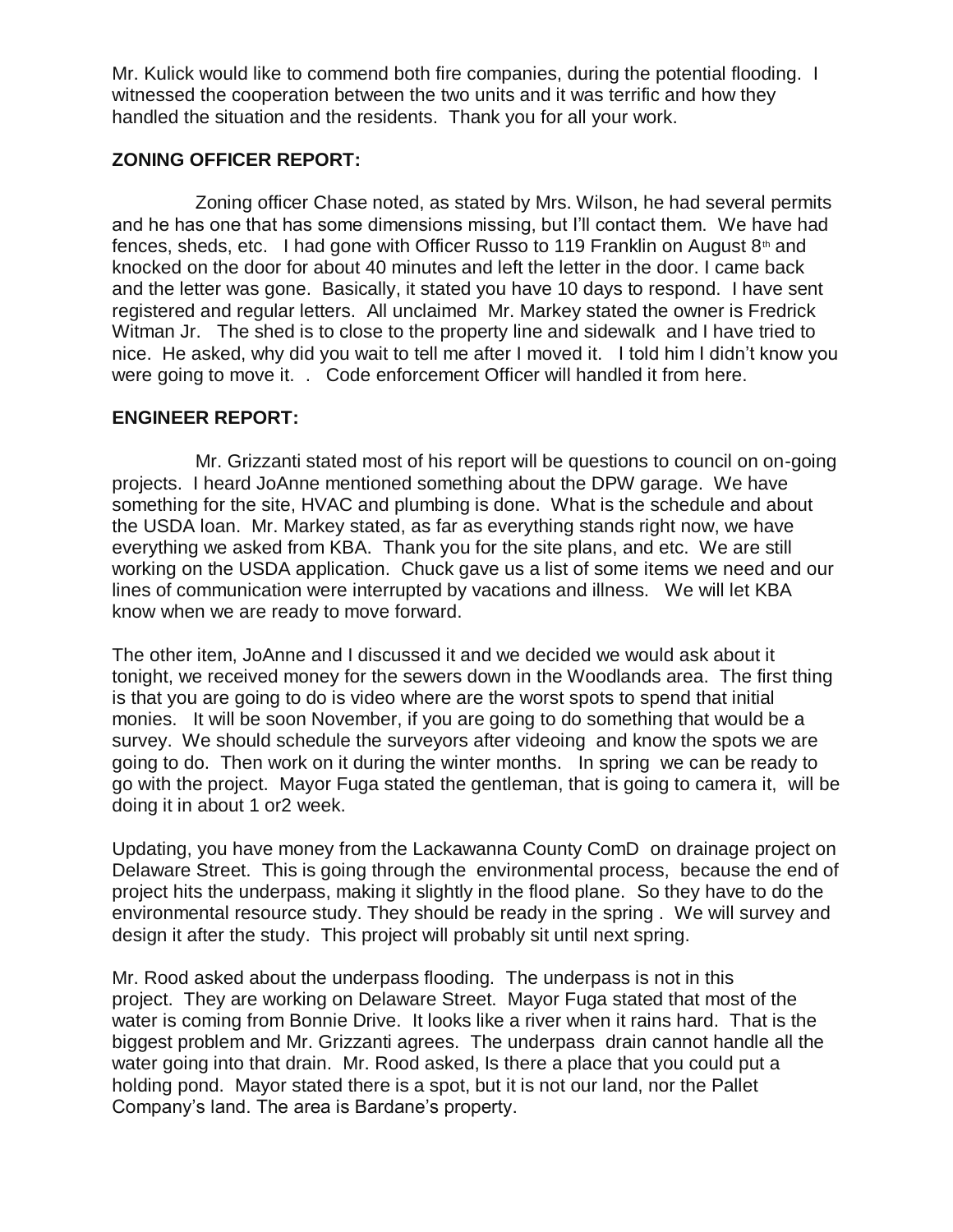Mr. Grizzanti asked if there were any questions or concerns. Council had none.

### **CODE OFFICER REPORT:**

No further business, it was all handled at the citation hearings.

#### **MAYOR REPORT:**

Mayor Fuga informed on the ATV enforcement we had. Our police department had a great idea and used it to their advantaged with the ATV problem. We have not had any complaints and it was well received by our residents and the trail walkers. In the future we will look at other options to have available.

#### **SOLICITOR:**

Nothing more.

#### **COMMITTEE REPORTS**

#### ORDINANCE – CYNTHIA STEPHENS:

Nothing at this time.

#### PUBLIC SAFETY – KEVIN NAPOLI:

Mr. Napoli stated, he would like to thank the police department for having a great showing at the Mayfield Night out. Chief Arthur and Officer Russo both had cars there. It was a great showing from one community to another. Noting, Artisan Fire company hosting the Convention and Crystal's Chicken BarBQ.

At 8:05 pm on Monday, I got a call from Chief Rood asking President Kulick and myself to report to the Crystal Fire company for the possibility of evacuation of a number of citizens due to how high the creek was getting. The reason I mention 8:05 pm, because at 8:05 pm, he made a couple phone calls, and by 8:30 p.m.  $-25$  minutes later – we had the police chief, fire chiefs of both the Crystal and Artisan companies, almost all of the fire police, and extra police on standby, as well as, the on duty police officer, and EMA director in house with plan in hand, and William Walker with their Swift Water Team ready to respond, if necessary. In 25 minutes they accomplished everything that would have been needed. We had everything that was needed, if we had some kind emergency. I personally, as the Public Safety Chairman, can't thank everyone one of them enough, because they made it so easy to have access to everything we needed at that point. Bob Chase, Ray Rood, Frank Kulick, Jimmy Allan, myself, it was just very nice to see all, and also Mayor Fuga was there. I just wanted to make sure the public understands that everything came together exactly the way it should, in case we had a disaster. The public should be aware that it all came together quickly and efficiently. Mr. Markey also notified all residents on rapid cast.

Last, but not least, with this rain we have been getting and being called out, I think that the council should have rain coats that distinguish themselves from everyone else that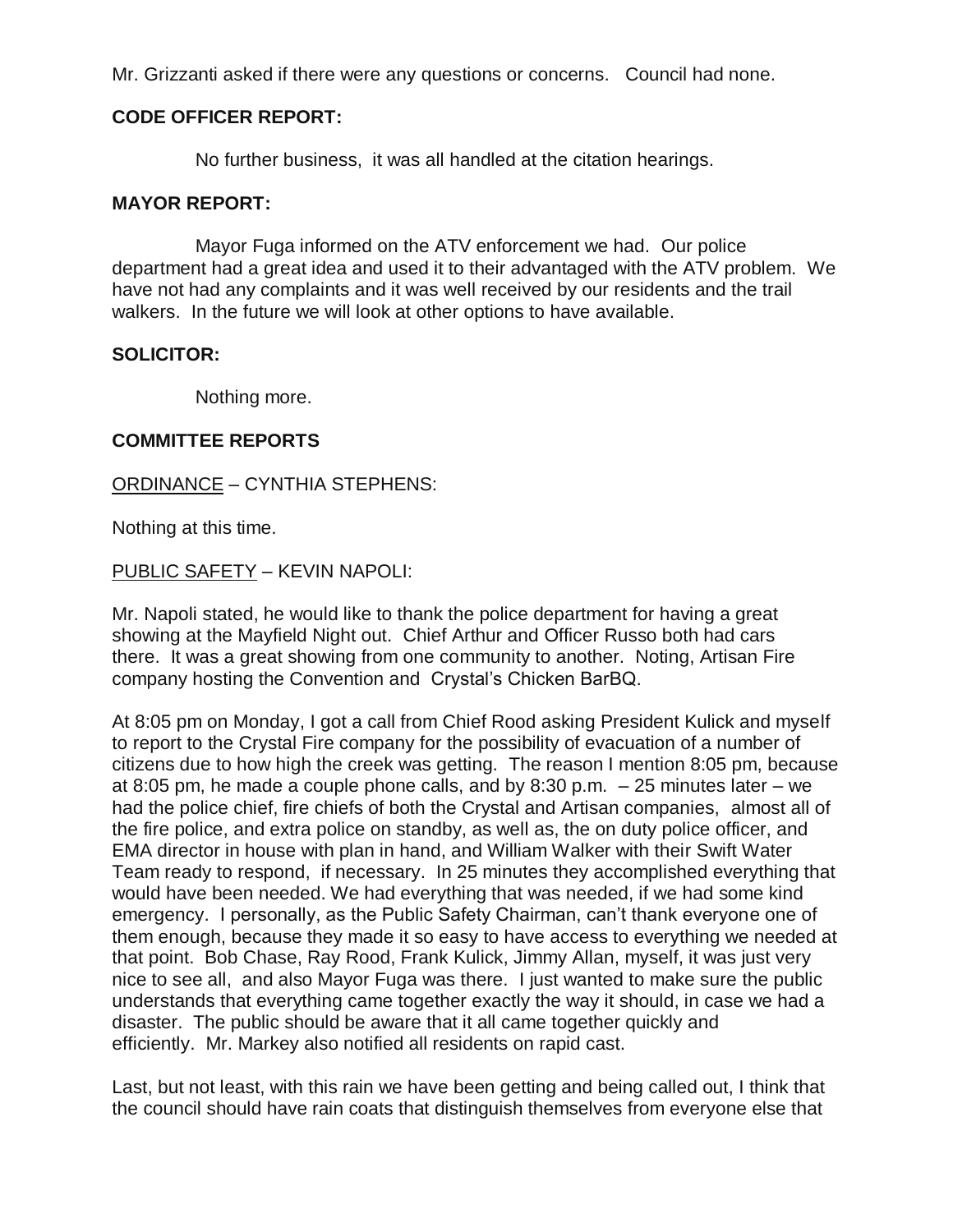is there. When I was at the Crystal Fire Company, there were a lot of people in and out, and I think, we should have something that people know who we are. Mr. Napoli moved, seconded by Mrs. Stephens, to provide the Mayor and Council members with rain coat and vest with the distinction of Borough Official on the back of them. All present voted in favor. Motion carried.

### DPW – DAN MARKEY:

Please sign up for Rapid Cast – free alerts by phone, text, emails for all residents. Rapid cast came in handy this last Monday night. Telling them a Nonemergency, but get ready just in case and the Creek was being monitored and to stay alert. Call Borough office or send email to the borough secretary giving your information to sign up for Rapid Cast.

DPW –I am working with JoAnne to get the reimbursement for the truck. We did receive the new truck, it is very nice and will be decaled. Submission of paper work will be done as soon as possible. Concerning the DPW building, one of things the USDA is looking for is a motion where we voted to apply for the loan for the PDW building through the USDA. We have discussed it and other opinions and solutions. We didn't have any objections, but we formally did not have a motion.

Mr. Markey moved, to apply for a loan for the DPW building through the USDA for approximately \$165,000.00, seconded by Mr. Napoli. All present voted in favor. Motion carried.

JoAnne, please add a copy of these minutes to the loan application.

DPW cuts the grass at Callahan Park and they probably spend a good hour, picking up trash before they can cut the grass. So I urge and encourage everyone please use the trash and recycling cans. Please try to keep our borough neat and clean.

Mr. Markey stated, we, the borough have been approached by R N L Carriers, Inc., which is a trucking company. They would like to put up an 80 bay trucking company, across the street from Rapid Pallet Company, on Bonnie Drive, Jermyn. The building is going to cost 7 .5 million They are going to spend 2 to 2.5 million to acquire the land. They are looking for tax abatements through the Lerta program. The borough, school district, and the county all have to agree on the tax abatements, if we are going to provide it to the RNL Carriers. They have already attended a school board meeting, along with myself , Mayor Fuga and Mr. Kulick. I was able to speak to the board, as a borough official. RNL sent a company representative to formally ask for tax abatement. They are asking for a 90% for year one, decreasing by 5 percent each year thereafter. In year 10 , it will be 60%, and in year 11 the program would be over, unless they ask for some type of renewal . They are looking at 60 acres and that includes the borough's 2+ acres . Mr. Markey noted, he cannot speak for council and we have never formally discussed this issue, but, as a represent of the borough, I am very excited over this. It will bring over 100 jobs to the borough. I think this would be a great opportunity. We have to hold a hearing regarding the Lerta program, to determine whether the plot of land is deteriorated enough for the tax abatement program. Information will be forthcoming . We will advertise the meeting. I just want to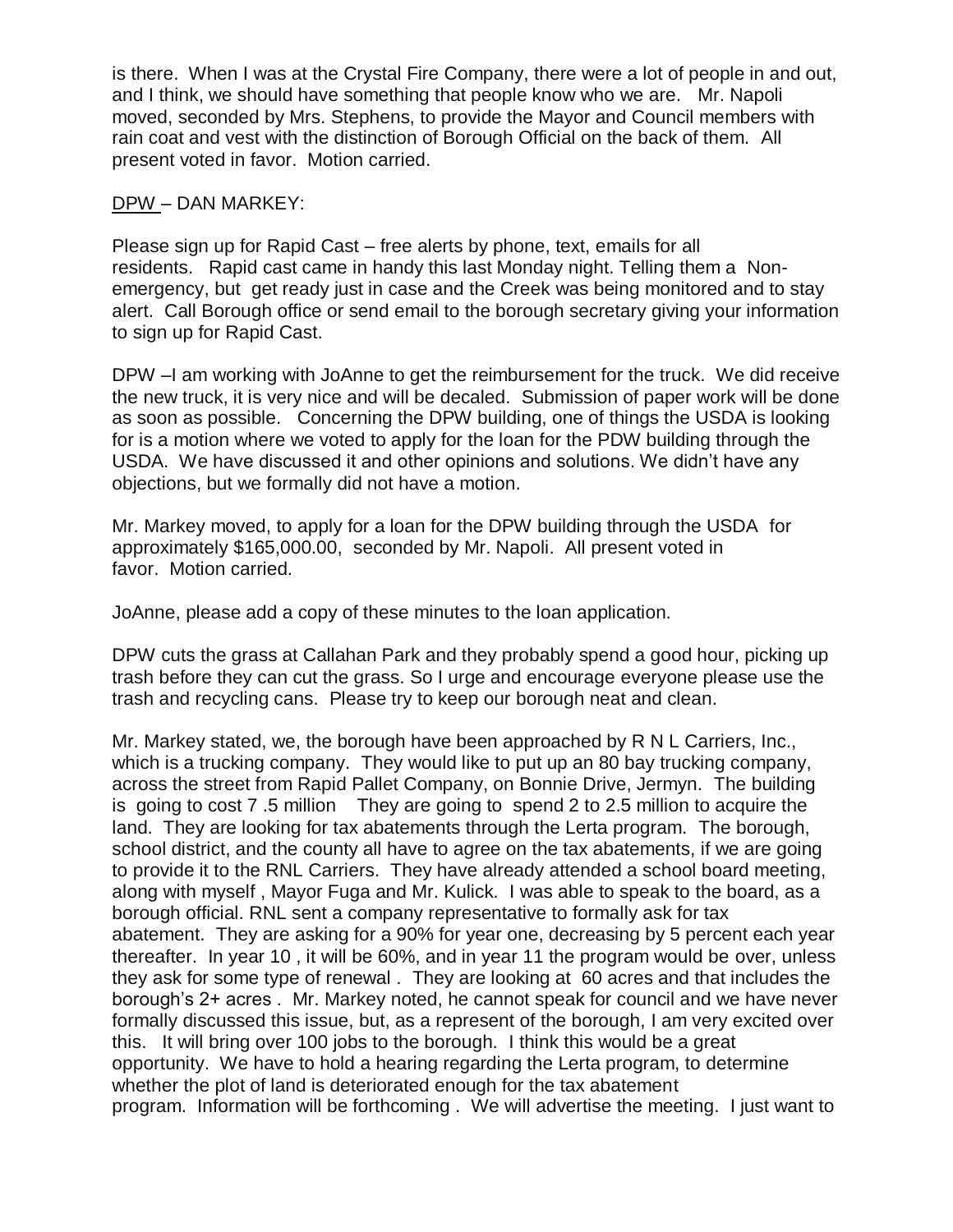make everyone aware. Jermyn is their number one – plan A. They have looked at Jessup, Archbald, and Olyphant and many sites.. They want to come to this area and want to come to Jermyn. They do have a back-up plan, if this doesn't work out. We met with the Jermyn Borough's Zoning officer and planning commission. They have determined that there is no zoning issues and no variances required. The land currently zoned I-8 , which is suitable for the company. We just want to get it on record that the council is interested in pursuing the RNL Carriers, Inc. tax abatement and their coming to Jermyn.

President Kulick stated, that at the other night's meeting of the Lakeland school board, they appointed a 3 person committee to work with the Borough 3 person committee, likewise the Jermyn Borough Council will appoint 3 person committee to work together. Mr. Kulick appointed himself, Mayor Fuga, and Dan Markey to serve on the committee. He stated, It is very exciting and we will move forward on this project. The RNL Carriers, Inc. has the pedal to the metal.

# INTERVIEW COMMITTEE – CARL TOMAINE

Mr. Tomaine stated, we have advertised the position of secretary/treasurer vacancy. We received mixed responses and reviewed those interested in the position. We have interviewed seven (7) people. After this process, we have agreed on a candidate that was more suitable, and I would like to make a motion and present that candidate. Mr. Tomaine moved, seconded Mr. Markey, to hired Mrs. Kimberly Rosar, as the Borough's secretary/treasurer, at an hourly salary of \$13.00 per hour, starting September 4, 2018, subject to a six (6) month position and salary review. All present voted in favor. Motion carried.

Mr. Kulick called Mrs. Rosar to come forward to a welcoming round of applause. Mrs. Rosar will start permanently in the position after Labor Day. Due to her part-time work position, she will come in when available before hand to start training. Mrs. Wilson will start the training process to make it a smooth entry. Mrs. Rosar thanked the Council and looks forward to working with the Borough.

## UCC PERMIT – DAN MARKEY

Mr. Markey would like to speak about the UCC permit. He is not going to get into it to deep. I think we have made a small loop hole in the way we handle the UCC permits and inspections for construction, mechanical, electrical, etc. In researching with the office and NEIC in a particular case, I don't think the borough has anything on file where if someone applies for a construction permit or some type of building or alternation, I do not think we require any type of insurance binder or proof of insurance from the contractor. I think that needs to be changed immediately.

Mr. Chase stated that should be a requirement. As zoning officer, I require them to give me proof of insurance sent directly from the insurance carrier pertaining to that job to the borough office. That is my common practice.

Mr. Markey stated without this insurance proof, It can become a night mare for the homeowner. I would like a motion, because it is the borough that will keep it on file and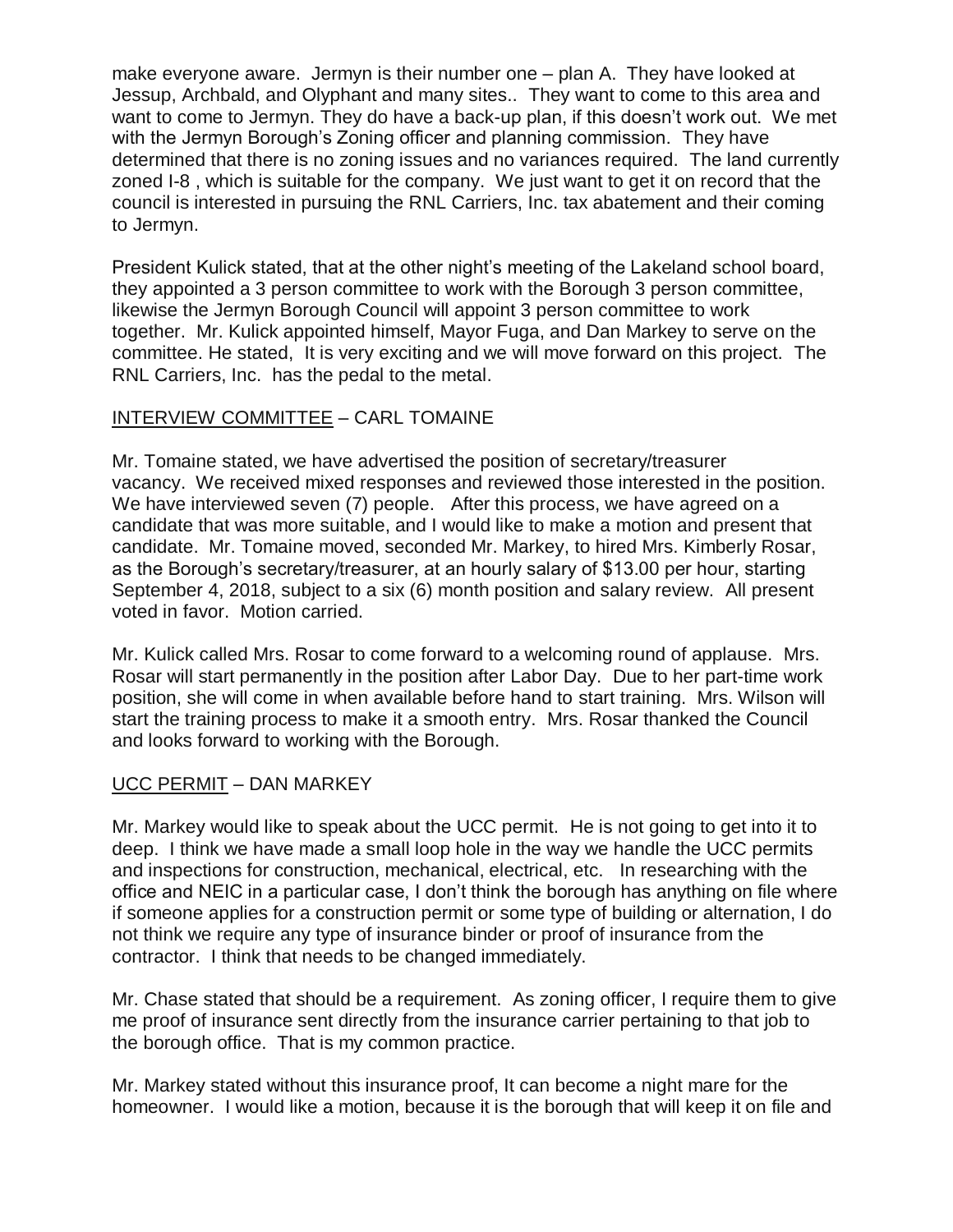not the building inspectors. Do we need an ordinance. Solicitor stated, an ordinance is in order.

Mr. Markey moved, seconded by Mr. Napoli, authorizing the solicitor to draw-up said ordinance, when someone applies for a permit through the UCC, unless the contractor is listed as self, the contractor and subcontractor(s) will supply proof of insurance and name the borough as additional insured, which must be submitted from the insurance company directly to the Borough prior to the permit being issued. All present voted in favor. Motion carried.

A discussion ensued. Solicitor stated, you want it naming the borough as a certificate holder on the policy. Solicitor understands what they are saying and asked, certificate holder or additional insured? Mr. Tomaine noted, usually it is not an issue from the insurance company. It should be additional insured and the Borough will be covered. A discussed ensued concerning how would it help the person who is having work done, having the Borough listed as insured. Mr. Tomaine stated an example, I am the contractor. I have insurance, and I present certificate to the borough proof of insurance, but borough is added as an additional insured. It is an extra layer and the Borough can file a claim. Solicitor will include the Borough as additional insured in the ordinance.

Mr. Kulick wanted to note, our Code Enforcement Officer has and continues to do his job seriously. One of things, we promised to do, was to clean up the town the best we can. I appreciate everything the Code Officer is doing in his role and we continue to support and give him the tools he needs to do his job.

#### MRS WILSON

Mrs. Wilson asked to be recognized as liaison to the Shade Tree Commission and Events Committee.

Mrs. Wilson reported, the Shade Tree Commission is sponsoring a flu shot event for Jermyn residents and surrounding communities. Rite-Aid pharmacy has contacted us. They will supply all materials and the certified immunizer, who is a pharmacist Mr. Hine, at no cost to the Shade Tree or borough. Tentative dates have been scheduled for the end of September or beginning of October. His time schedule will be on a Saturday from 11 am to 1 pm and on a Tuesday evening from 6 pm to 8 pm. All are welcome All that is needed is the person needs to bring their prescription card. If they want to pay out-of-pocket, the cost per shot is \$39.99. All those receiving the shots, if they would like, the information will be forwarded to their own doctor for inclusion in their medical file. There will be a variety of flu shots, so seniors need not worry. The JSTC membership will be there to assist with this event. Hopefully, we have the council's blessing.

The Memorial garden is in the process of being cleaned up and re-planted. The Shade Tree will be co-sponsoring the Veterans Day Annual Ceremony. Veterans Day, November 11<sup>th</sup>, falls on a Sunday, so the date and time will be confirmed with the American Legion, church, and school district.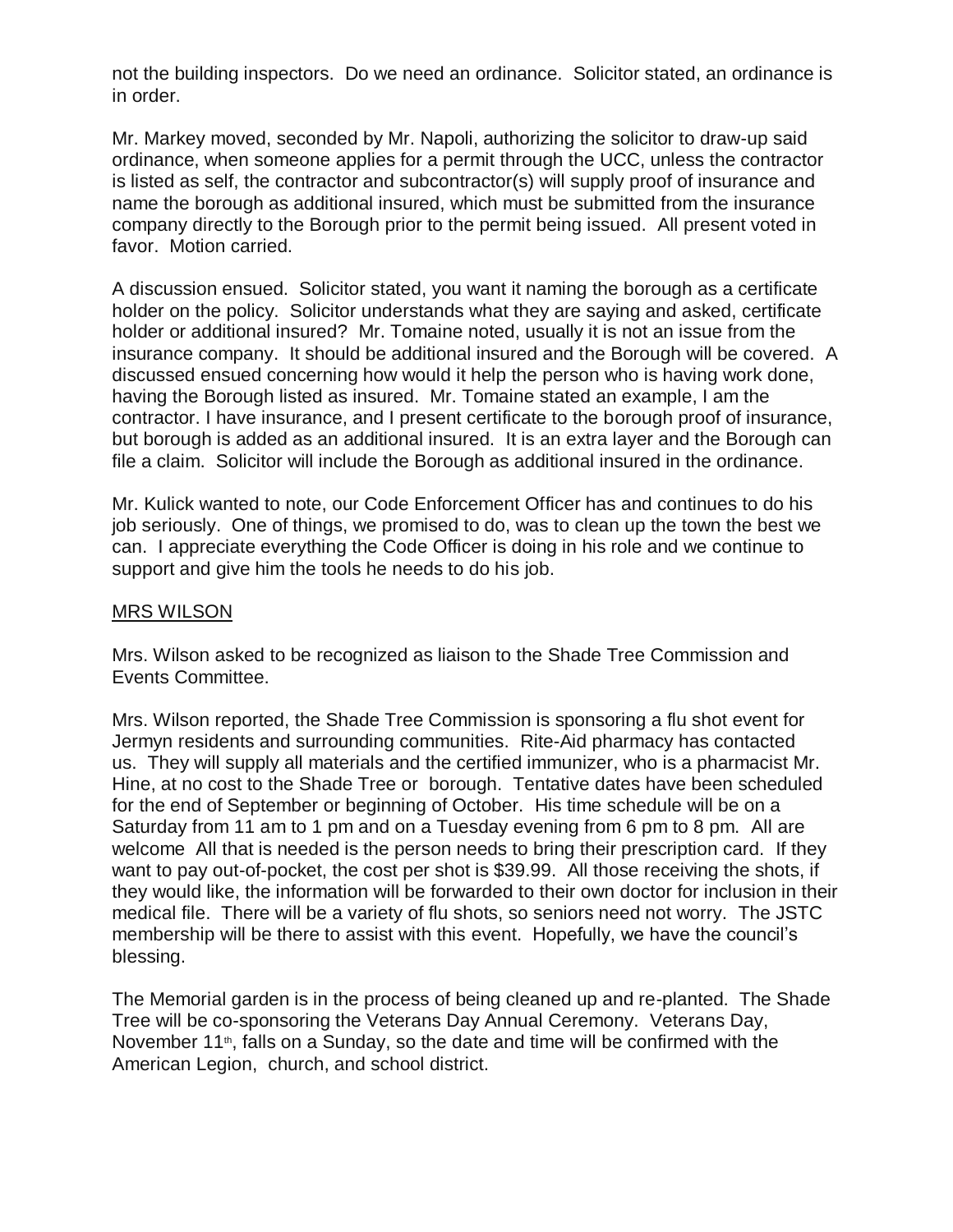Shade Tree has another community service person who needs 80 hours. The John's Corn Farmers market is doing well. Hopefully, they will return next year. Those taking advantage of the market are well pleased with the produce and items available.

Events Committee has placed and planted the beautiful flower pots throughout town. The pots and flowers will be removed in early September. Anyone wishing to help with this activity, please contact Anne Boylan. We need men to help.

Mr. Kulick sees that she has information concerning a bicycle rack and any other items; he would like to place it on the agenda for the next meeting. Mrs. Wilson that is fine.

Mr. Kulick asked for any other business.

# **HOWARD LOT:**

Mr. Markey asked the code officer about the Joe Howard and his empty Washington Avenue lot. Code officer replied he has been cited for growth of jungle weeds and empty car. He has made a lot of promises.

# **BUSINESS PERMIT ORDINANCE:**

Mr. Markey has old business. He asked where are we with the business ordinance permit? Did that die or is that being re-written? Solicitor is re-writing the ordinance. Mr. Markey would like it for the next meeting in September. He is hearing taxidermy business and other business mentioned.

He also would like to know what is happening at the Beer Man business? Is there a new rental to an auto business in the side of the building? It is an auto detailing shop. Mr. Chase said that basically they cannot do spray painting/painting, but the code is fine with detailing. The Mayor stated that his understanding is, he is renting it out to owners of Romar Motor in Blakely/Peckville. They are using it as a repair shop, and are detailing cars they are selling. When they are slow, they will change oil, and there is a lot coming in and out at times. It will not become a major repair shop. Mr. Chase stated, the Beer Man wanted to make sure he was within code, before he rented that area of the building to them. We sat down and reviewed the code book. He wanted to make sure that there was not any problems. It is the perfect shop for that area. Residents have not had a problem, so far. It is low key and not noisy or produces smells. The owner of Beer Man is very cooperative and is a team player and he wants everything done properly.

Mr. Napoli moved, since there is no further business, seconded by Mr. Markey, to adjourn the meeting. Meeting adjourned at 9:11 p.m.

Respectfully submitted